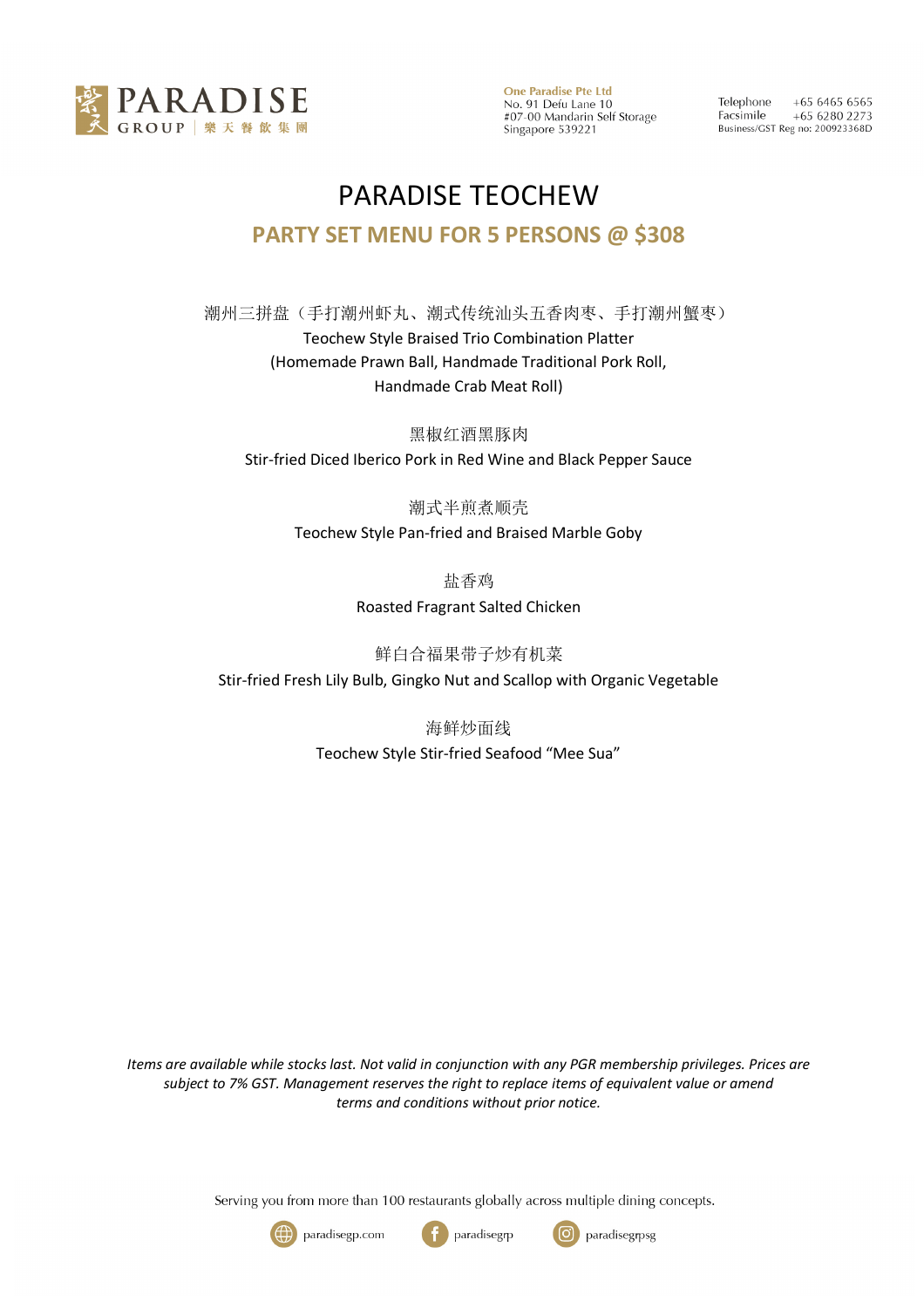

**One Paradise Pte Ltd** No. 91 Defu Lane 10 #07-00 Mandarin Self Storage Singapore 539221

 $+6564656565$ Telephone Facsimile  $+6562802273$ Business/GST Reg no: 200923368D

## PARADISE TEOCHEW **PARTY SET MENU FOR 5 PERSONS @ \$328**

潮州三拼盘(手打潮州虾丸、潮式传统汕头五香肉枣、手打潮州蟹枣) Teochew Style Braised Trio Combination Platter (Homemade Prawn Ball, Handmade Traditional Pork Roll, Handmade Crab Meat Roll)

鱼腐鱼鳔焖律白菜 Braised Mashed Fish Tofu and Dried Fish Maw with Chinese Cabbage in Fish Broth

黑松酱炒虾球芦笋

Stir-fried Prawn Ball and Asparagus in Black Truffle Sauce

油浸顺壳 Crisp-fried Marble Goby with Supreme Soya Sauce

> 潮式芋头焖鸭 Teochew Style Stewed Duck with Yam

XO带子手拉面 Stewed La Mian with Scallop in XO Sauce

*Items are available while stocks last. Not valid in conjunction with any PGR membership privileges. Prices are subject to 7% GST. Management reserves the right to replace items of equivalent value or amend terms and conditions without prior notice.*

Serving you from more than 100 restaurants globally across multiple dining concepts.





ြ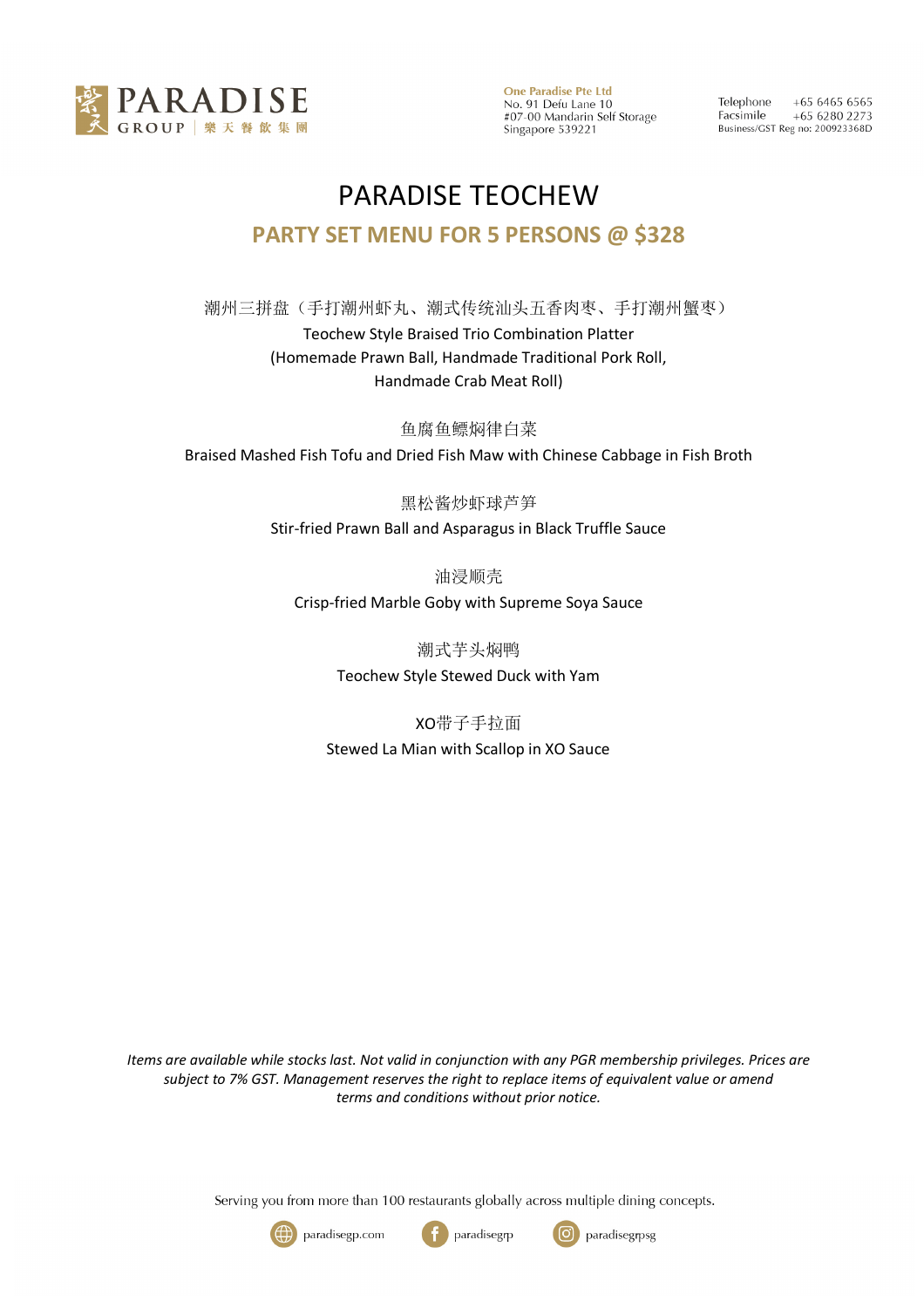

**One Paradise Pte Ltd** No. 91 Defu Lane 10<br>#07-00 Mandarin Self Storage Singapore 539221

Telephone  $+6564656565$ Facsimile  $+6562802273$ Business/GST Reg no: 200923368D

## PARADISE TEOCHEW **PARTY SET MENU FOR 10 PERSONS @ \$588**

卤水拼盘(鸭片、花肉、墨鱼) Teochew Style Combination Platter (Braised Sliced Irish Fat Duck, Braised Sliced Pork Belly, Braised Sliced Octopus)

> 响螺炖鸡汤 Double-boiled Sea Whelk Soup

油浸顺壳鱼 Crisp-fried Marble Goby with Supreme Soya Sauce

> 芦笋炒虾球 Stir-fried Prawns with Asparagus

> 盐香鸡 Roasted Fragrant Salted Chicken

> > 海鲜炒饭 Seafood Fried Rice

*Items are available while stocks last. Not valid in conjunction with any PGR membership privileges. Prices are subject to 7% GST. Management reserves the right to replace items of equivalent value or amend terms and conditions without prior notice.*

Serving you from more than 100 restaurants globally across multiple dining concepts.